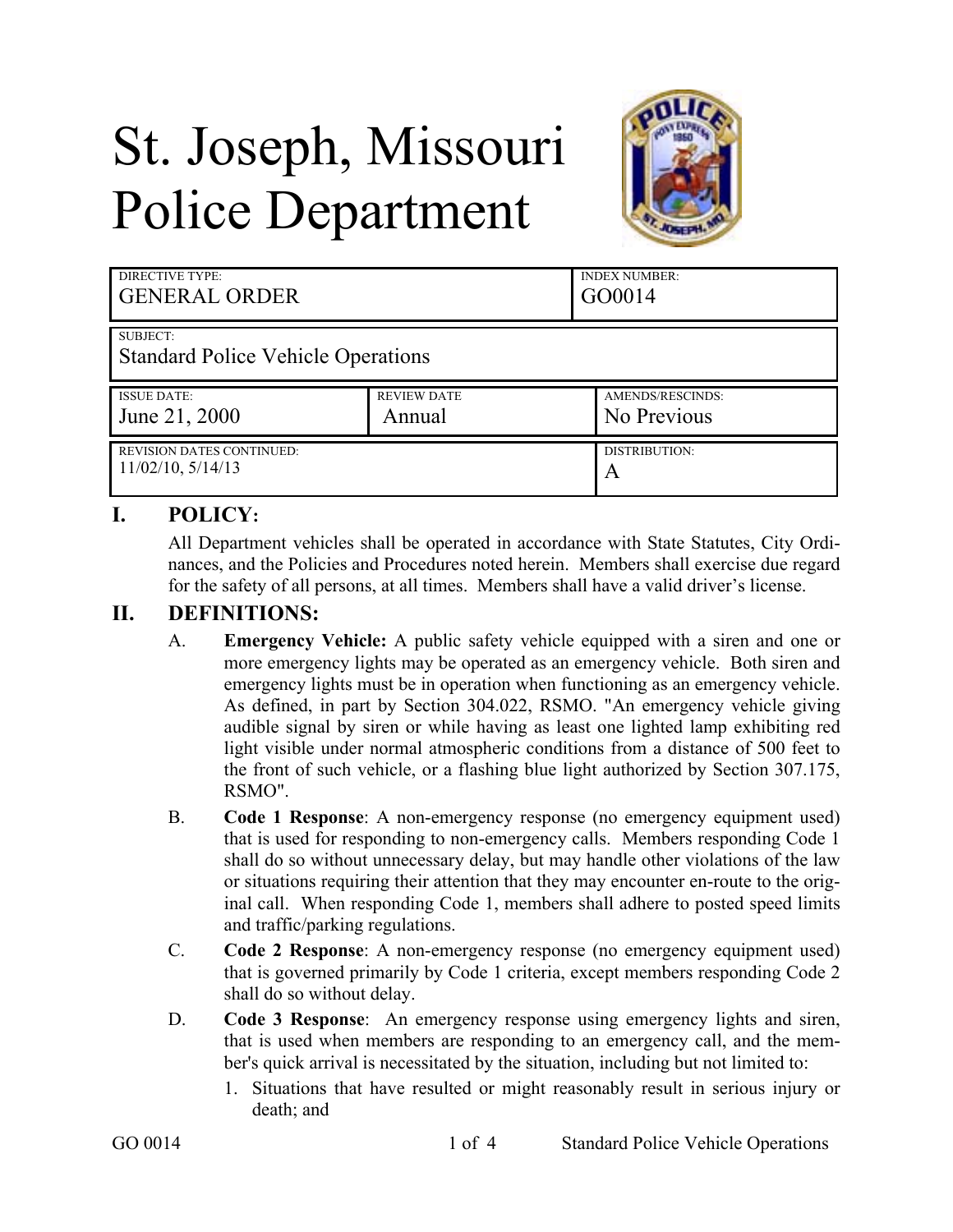- 2. Situations that might have a disastrous effect on the community (such as escaped prisoners who pose a serious threat to citizens; hazardous chemical spills, etc.).
- E. This General Order does not restrict members from using emergency lights without siren while making vehicle stops or during escort duties.
- F. **Vehicle Types**: The Department maintains numerous types of vehicles that may be described in three categories:
	- 1. **Type I:** Highly visible- Squad cars with external markings, emergency lights and siren. **Both lights and siren must be operating for the vehicle to be considered an emergency vehicle**.
	- 2. **Type II:** Less visible, especially at high speed- Unmarked cars with emergency lights and siren, police motorcycles, and other vehicles on truck chassis with emergency lights and sirens. **Both lights and siren must be operating for the vehicle to be considered an emergency vehicle**.
	- **3. Type III**: Any Department vehicle without emergency lights and siren. **Type III Department vehicles are not emergency vehicles.**
- G. **Authority of Emergency Vehicle Drivers: RSMO 304.022-4 States**:
	- *1. The driver of any emergency equipped police vehicle shall not sound the siren thereon or have the front red light on except when such vehicle is responding to an emergency call or when in pursuit of an actual or suspected law violator.*
	- *2. The driver of an emergency vehicle may:* 
		- *a. Proceed past a red or stop signal or stop sign, but only after slowing down as may be necessary for safe operation;*
		- *b. Exceed the prima facie speed limit so long as the driver does not endanger life or property; and*
		- *c. Disregard regulations governing direction of movement or turning in specified directions, but only with the highest degree of care*.
	- 3. *The exemptions herein granted to an emergency vehicle shall apply only when the driver of any such vehicle, while in motion, sounds audible signal as may be necessary, and when the vehicle is equipped with at least one lighted lamp displaying a red light visible under normal atmospheric conditions from a distance of 500 feet to the front of such vehicle*.

## **III. PROCEDURE**:

- A. All operators of and passengers in City-owned vehicles shall use provided safety restraints at all times when the vehicle is in operation (not applicable to motorcycle units).
- B. Call Response Procedures:
	- 1. **Non-Emergency Calls**: A single tone alert will be used by the Communications Center to alert members to non-emergency calls.
		- a. Members will use either a Code 1 or Code 2 response, depending upon the circumstances known (i.e. reports calls, parking, and information).
		- b. A Code 2 response should be used for in-progress crimes, domestic and other disturbances, traffic accidents, and incidents with potential for personal injury.
		- c. On non-emergency calls, vehicles must be parked legally and locked while unoccupied. However, while on certain types of calls, members may park in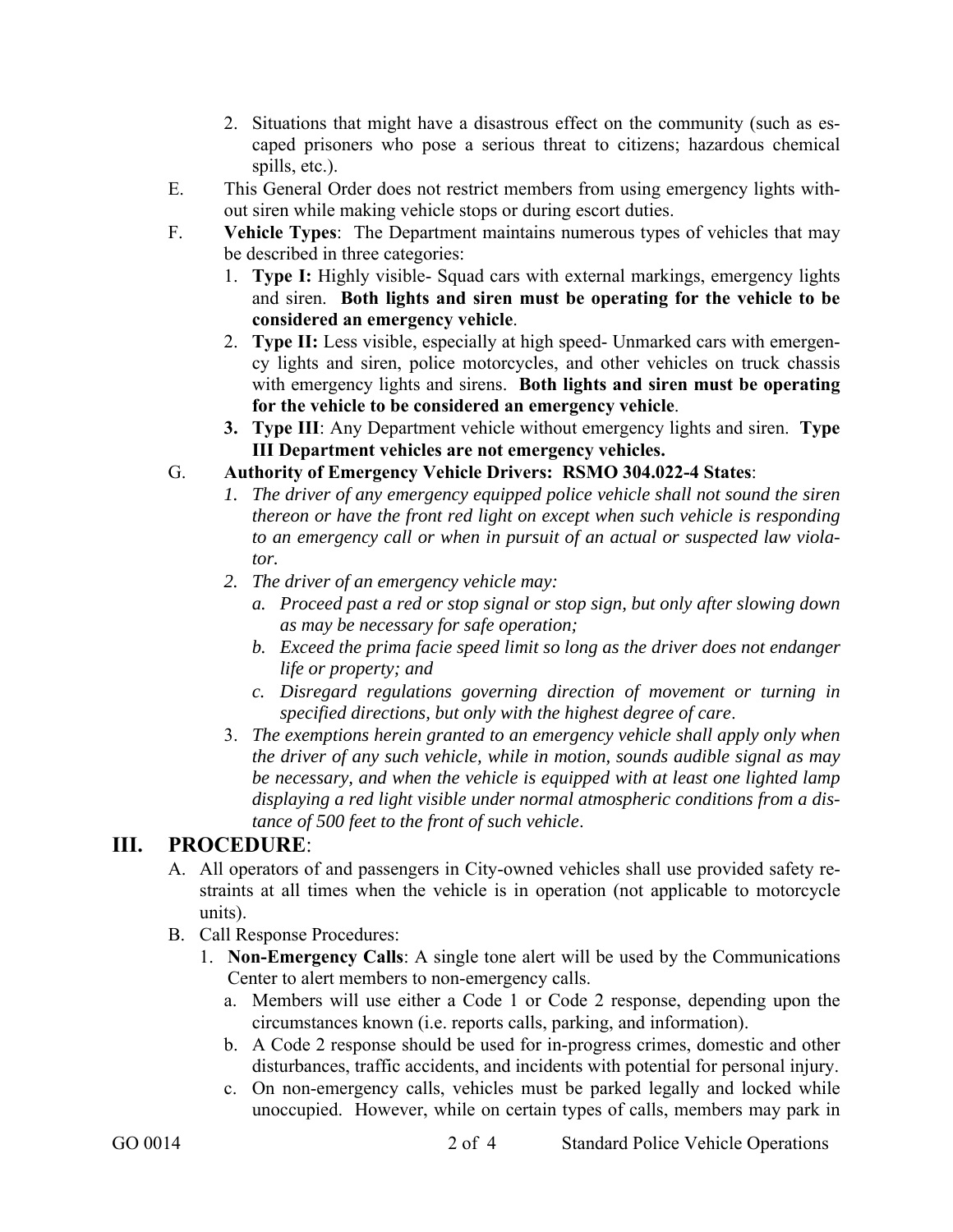no-parking zones at businesses or locations where it is impractical to park a great distance from the building (i.e. picking up prisoners, protecting accident or crime scenes, etc.). Red lights or emergency flashers must be on while parked in no-parking zones. Members will be allowed to double-park a police vehicle under extenuating circumstances.

- d. Members will not leave their vehicles running while on calls for service or when the vehicle is unattended, unless extenuating circumstances apply.
- e. Members will not drive a police vehicle into or through areas that are inadequately improved to achieve reasonably "damage free" vehicle operation.
- f. When backing vehicles, members will make every effort to ascertain that there are no pedestrians or obstructions at the rear or side of the vehicle.

#### 2. **Emergency Calls**:

- a. The Communications Center will use a multiple tone to alert members to emergency calls.
- b. Both the lights and siren must be activated while responding to an emergency call. Such a Code 3 response should be used by members dispatched on emergency calls. The responding member must constantly consider the risks created by the emergency response. Each member will give their location and state that they are running code 3. The decision to respond Code 3 must be made using the totality of information available, including, but not limited to: b1) Seriousness of the offense;
	- b2) Driving conditions, road, weather, etc;
	- b3) Pedestrian and vehicular traffic;
	- b4) Speeds involved;
	- b5) Possibility of identification and apprehension at a later time;
	- b6) Barriers to visibility;
	- b7) Location of pursuit (schools, residential, business, etc.);
	- b8) Time of day; and
	- b9) Information known to the member relevant to the final decision.
- c. Supervisors have the authority to initiate and/or cancel a Code 3 response.
- d. Members are only exempt from traffic control regulations while on emergency calls. However, members are not protected against the consequences of a reckless disregard for the safety of others. (**See also II G 1.2.3. of this G.O**.)
- e. A Code 3 response is appropriate only as long as the emergency situation exists. If the situation de-escalates or stabilizes en-route, the Code 3 response will be terminated. Members should also be aware of the tactical situation as they approach the scene. A silent approach may be necessary.
- f. After the emergency situation is stabilized, all vehicle movement and parking will be governed by Code 1 criteria, when practical. However, members will make every attempt to open the roadway for normal traffic as soon as possible.
- g. Vehicles are not to be left running or unattended unless there are extenuating circumstances (i.e. foot pursuit, etc.). Any secondary "back up" member(s) will not leave a vehicle running or unattended if the situation is under control upon his/her arrival. Primary officer vehicles shall be secured as soon as possible.